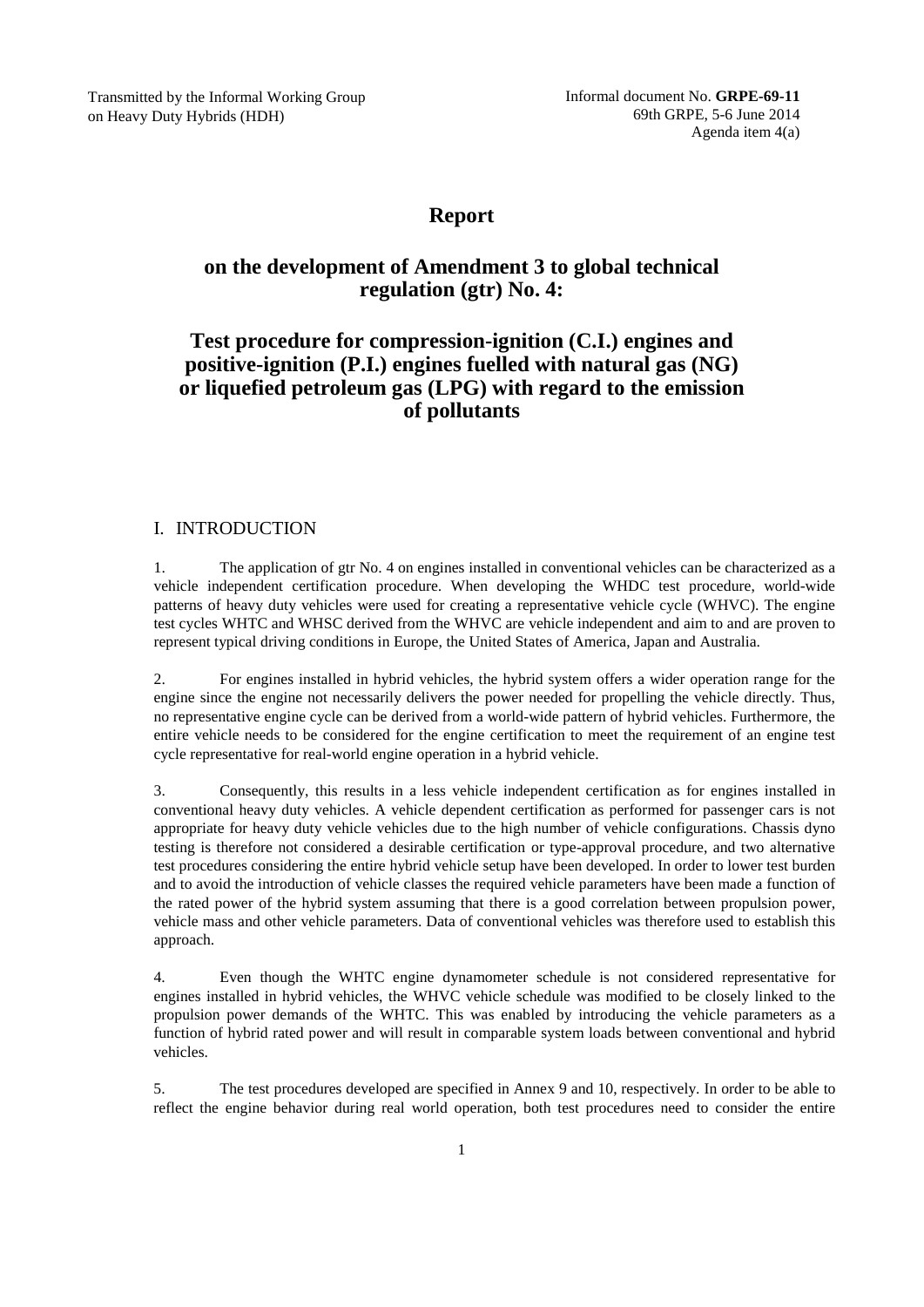hybrid vehicle within the type approval or certification test. Therefore, both aim to reflect a vehicle chassis dyno test whereby

- for the HILS method the vehicle and its components are simulated and the simulation model is connected to actual ECU(s) and

for the powertrain test all components are present in hardware and just missing components downstream of the powertrain (e.g. final drive, tires, chassis) are simulated by the test bed control to derive the operation pattern for the engine type approval or certification.

### II. VEHICLE PARAMETERS

6. The engine operation for engines installed in hybrid vehicles depends on the entire vehicle setup and therefore only the complete vehicle setup is reasonable to determine the engine operation profile. As indicated previously, heavy duty vehicles can vary quite a lot even though the power rating of the powertrain stays the same. Testing and certification of each vehicle derivative (different final drive ratio, tire radius, aerodynamics etc.) is not considered feasible, and thus representative vehicle parameters needed to be established. It was agreed at the 15th HDH meeting (HDH-15-06e.pdf) that these generic vehicle parameters would depend on the power rating of the hybrid powertrain. This offers the key possibility to align the system demands for conventional and hybrid engine testing as described in paragraph IV.

7. The equation describing the relation of power to vehicle mass is derived from the Japanese standard vehicle specifications. Curb mass, frontal area, drag and rolling resistance are calculated according to the equations in Kokujikan No.281. Beside these parameters defining the road load, a generic tire radius and final drive ratio as a function of tire radius and engine full load were established to complete the generic vehicle definitions. They may not be representative for each individual vehicle but due to different vehicle categories in each region (EU / US / Japan) the harmonization of vehicle categories was considered very challenging and would probably have led to different categories for each region, which would in fact have increased the complexity and certification effort.

8. Since the hybrid related WHVC vehicle schedule was developed as a function of the rated power of the hybrid system, the vehicle parameters do not primarily define the system load and a deviation between generic and actual vehicle has no adverse effect for the certification. For the proposed test procedures the interaction of vehicle parameters, WHVC vehicle speed profile and road gradient defines the system load and they are designed to match up with the WHTC system load for an equally powered engine of a conventional vehicle (see paragraph IV).

9. The benefits of introducing generic vehicle parameter can be summarized, as follows:

- (a) The system load for hybrid vehicle testing can be aligned with conventional engine testing with reasonable effort within this gtr. Deviations between actual and generic vehicle parameter have no impact on the certification procedure. Therefore pollutant emissions and limits of engine and vehicle test schedule are considered comparable under the premises described in paragraph IV.
- (b) A vehicle independent certification similar to the WHTC test schedule and engines in conventional vehicles can be enabled for hybrid powertrains as well. This allows the manufacturer to mount certified powertrains in any vehicle and reduces test effort.

### III. DEVELOPMENT OF WHVC VEHICLE SCHEDULE

10. It was agreed within the Heavy Duty Hybrids (HDH) informal group that the pollutant emission type approval and certification procedure for engines installed in hybrid vehicles shall be, as far as reasonable, aligned with the test procedure specified for engines installed in conventional vehicles. This requires an alignment of the WHTC engine schedule and the WHVC vehicle schedule since the engine schedule is not directly applicable nor reasonable for a hybrid vehicle's powertrain.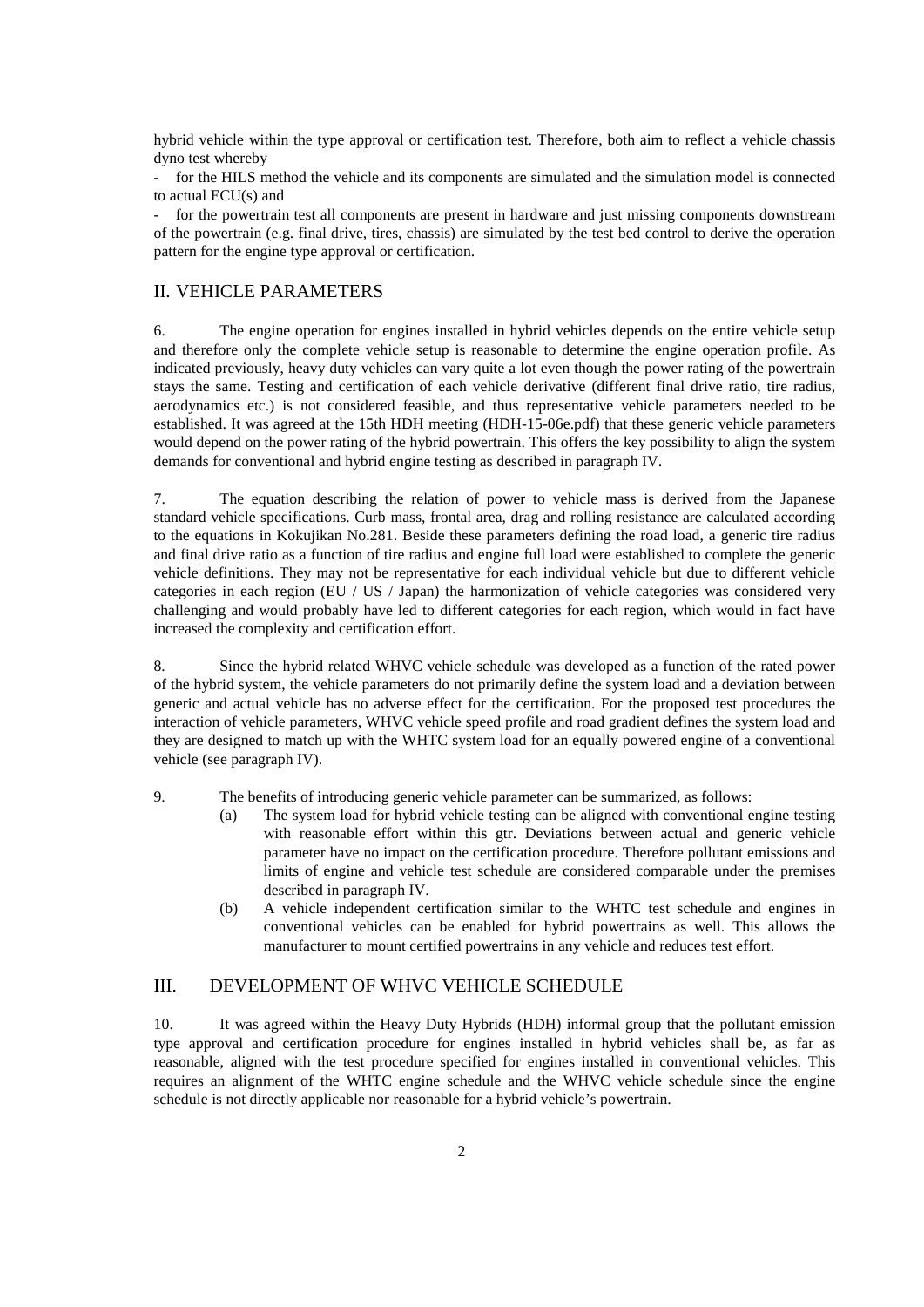11. Therefore the vehicle schedule was developed with the premise that a conventional vehicle could be tested either using the engine or the vehicle schedule and both emission results would be comparable. Even though generic vehicle parameters were established, the power demand of WHTC and WHVC were still different and thus no comparable emission results could be expected. Directly aligning the power time curve had to be rejected, since the WHTC power pattern includes predefined sequences of gearshifts at specific times. Demanding the same gearshift sequences from hybrid vehicles as used for conventional vehicles at the WHTC generation was not considered reasonable, since the gearshifts should be executed according to the real world operation. The proposed test methods for hybrids would be able to reflect those actual gearshift strategies.

12. Consequently this leads to an alignment of the work time curve of WHTC and WHVC where different power demand on a short time scale is possible, but the integrated power represented by the work matches up and ensures a similar thermal behavior. In order to align the work demand of WHVC and WHTC, road gradients have been established in the vehicle schedule. In combination with the generic vehicle parameters, the road gradients adapt the system load for a system with a specific hybrid power rating during the WHVC vehicle schedule in a way that it is equal to an engine with the same power rating running the WHTC. Additionally, it is considered that a representative amount of negative work is provided by the vehicle schedule which is especially vital for hybrid vehicles.

13. In order to align WHVC and WHTC work, time curves of a normalized reference WHTC need to be available which can easily be de-normalized by using the rated power of the respective system. Common WHTC de-normalization considers the shape of the engine full load and therefore gives different results even though the rated power would be the same. Since for hybrid vehicles no full load curve is easily available nor the WHTC de-normalization would be reasonable due to speeds below engine idle speed, a reference WHTC needed to be established only depending on the rated power.

14. The most obvious assumption was to use the normalized power time curve of the original WHVC vehicle schedule which was recorded during the world-wide in-use research of heavy commercial vehicles, but additional investigations demonstrated that this was no longer representative for de-normalized WHTCs of typical engines. This is mostly due to the drivetrain and gearshift model used and modifications needed during the WTHC design process. However, to cope with the situation an average WHTC was generated by de-normalizing WHTC cycles for 15 different engines and normalizing them to their rated power. The normalized power time curve so derived is representative for the power pattern of an engine at its crankshaft and was confirmed by OEMs and agreed in the Heavy Duty Hybrids (HDH) informal group of GRPE.

15. To calculate the power pattern at the wheel hub, which is the only general valid point for comparing power demands of conventional and of hybrid vehicles, the average WTHC power pattern was lowered by considering twice a generic efficiency of 0.95 for a gearbox and a final drive. This provides a reference power pattern at the wheel hub which can easily be de-normalized by the rated power of any system and gives a reference cycle work and work time curve.

16. The road gradients are designed to adapt the power demand resulting from the WHVC speed profile and the vehicle's road load due to the generic vehicle parameters to the work time curve of the average WHTC. Their calculation is based on the re-fitting of the actual vehicle running conditions to the conditions present during the in-use measurements for the WHTC generation including their corrections during the WHTC design process. Road gradients are used to adapt the load in order to reproduce the vehicle payload and the road profile for each section of the test cycle specifically.

17. Data from 12 different world-wide representative vehicles had been used when the WHTC was generated where each data set is represented in one specific subsection of the cycle, called mini-cycle and lasting from vehicle stand still to the stand still on the WHVC vehicle schedule. During measurements the recorded propulsion power demand for each vehicle was normalized to its engine rated power and combined to the WHVC normalized power time curve. Since all vehicles had different engine power to vehicle mass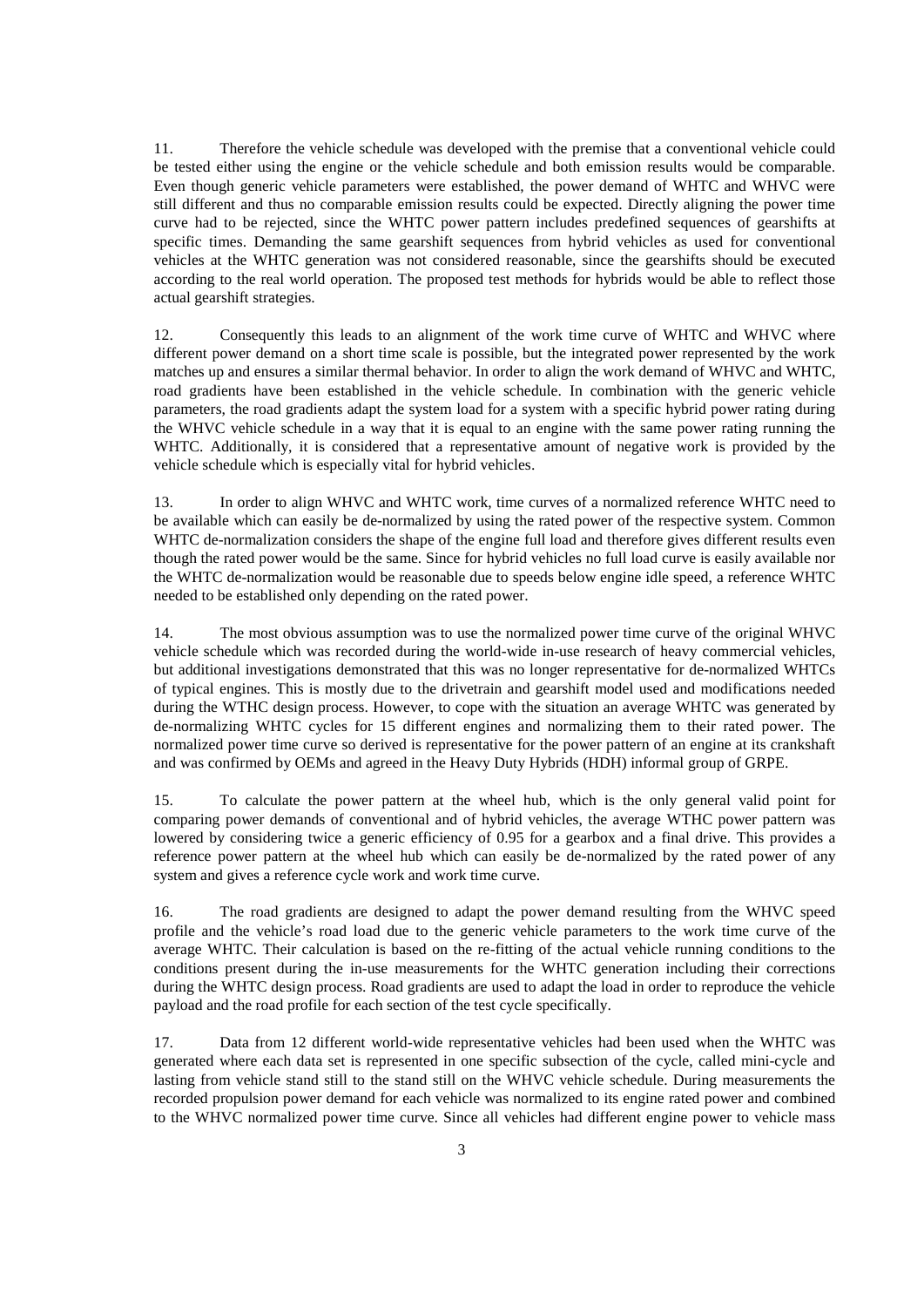(and other parameter defining the road load) ratios and this power time curve served as basis for the WHTC, each engine tested on the engine dynamometer behaves as it would propel a vehicle where the payload is changed 12 times during the test cycle (at each stand still). This is of course reasonable since the WHTC test cycle shall cover typical engine operation representative for a large number of vehicles.

18. Generic vehicle parameters were defined which give one specific data set defining the road load (vehicle mass, curb mass, etc.) and this obviously does not include the change of payloads within the definition. Since adding payload and adding a positive road gradient both increase system load, the road gradients have been chosen to imitate the different payloads as one of their tasks. Following the described correlations this would result in 12 different road gradients, a specific one for each mini-cycle, but the first adaption has to be made during vehicle deceleration in order to provide the correct amount of energy available for recuperation of hybrid vehicles.

19. Considering that the road gradient represents additional (or less) payload during vehicle propulsion it needs to be adapted during deceleration. An example is given, as follows:

20. A positive road gradient represents a heavier vehicle which demands more propulsion power during acceleration. During braking the heavier vehicle would also be able to recuperate more energy but if the positive road gradient, which shall only represent the additional payload, would still be applied the potential for energy recuperation during braking would be lowered. Contrary to vehicle propulsion a heavier vehicle is represented by a negative road gradient during deceleration and since the value applied is representative for the payload the road gradient just needs to change its algebraic sign from plus to minus. The sections where inversed road gradients need to be applied can be identified by negative or zero propulsion power demand in the average WHTC and the WHVC (using vehicle longitudinal dynamics, the WHVC speed profile and the generic vehicle parameters). Sections lasting or interrupted shorter than 3 seconds are not considered or aligned in order to avoid a shaky road gradient pattern which would just harm the drivability and has no energetic impact.

21. Applying the road gradient as described already leads to a good alignment of WHTC and WHVC cycle work but partial insufficient alignment remains. This is not because the road gradient could not address the correction of payloads, which in fact works very well, but because certain sections during the WHVC speed and power profile recordings have not been driven on a flat road and in addition to the payload a real road gradient also needs to be considered when WHVC and WHTC should be aligned.

22. Sections where road gradients appeared during the measurements in the WHTC design process, although there is no information available, can be determined through a power mismatch between average WHTC and WHVC with applied road gradients representative for the different payloads (using vehicle longitudinal dynamics, the WHVC speed profile and the generic vehicle parameters). To be able to reflect them some of the 12 mini-cycles needed to be further divided in sub sections. This occurs in sections where the average WHTC and WHVC power profile clearly differs.

23. For deriving the road gradient which represents the different payload the 12 mini-cycle concept stays valid. For coping with the real road gradients, the different power demand between the average WHTC and the WHVC with payload representing road gradients is again transferred into an additional road gradient for the respective sections. This procedure gives a very good alignment of WHTC and WHVC but forces to adapt the principle of the inversed slope for those specific sections in order to provide a representative amount of recuperation energy for hybrid vehicles. Since the road gradient now reflects combined payload and real road gradients, it cannot be as easily inversed directly as before for those specific sections. Under the assumption that the road condition unlikely changes every time the vehicle starts to decelerate just the mass representing road gradient is inversed. The results achieved by this method demonstrated that a representative amount of recuperation energy is provided by the test cycle and the work time curve could be very well aligned with the WHTC.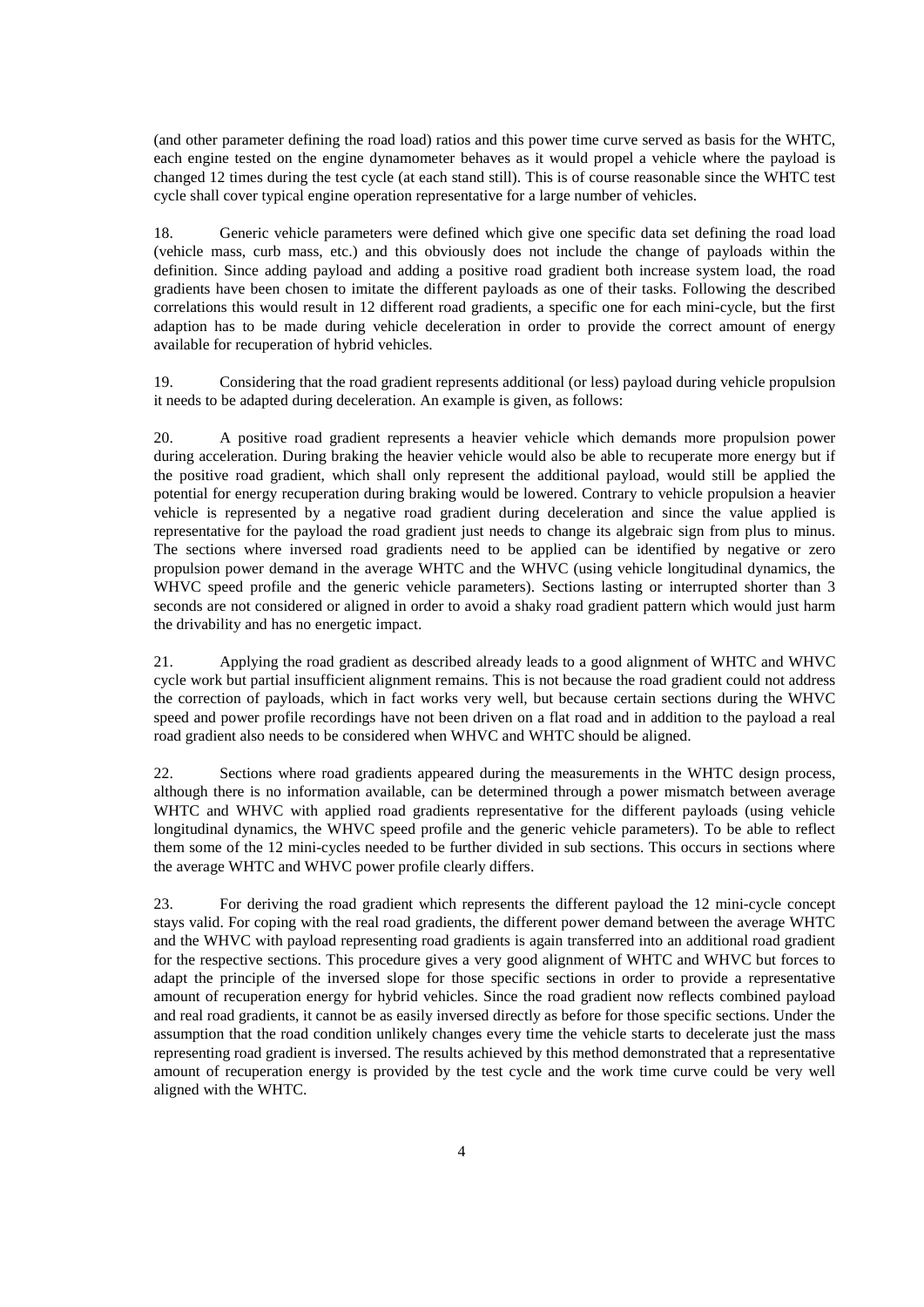24. The described method demands to calculate the road gradient pattern for each power rating specifically to get a good alignment of the respective WHTC and WHVC. Investigations regarding a fixed slope calculated out of an average among different power ratings needed to be rejected. In order to ease the calculation procedure, avoid the need of additional software and to ensure a practical handling for the gtr, a modified fixed slope concept was nevertheless introduced. It is based on an average slope calculated from power ratings between 60 and 560kW which represents 3.5 to 60 ton vehicles according to the generic vehicle parameters.

25. To compensate for the error in power and work alignment of different WHTCs and WHVCs when an average slope is used, a polynomial approach was developed. Since WHTC, vehicle parameter and WHVC road gradients are all depending on rated power the error caused by the fixed slope also does. Introducing a 2nd order polynomial to compensate this error enables an easy handling in the gtr without the need of additional software and without a significant loss of accuracy.

## IV. SYSTEM WORK CONCEPT

26. Emission limits for engines used in conventional heavy duty vehicles are defined in emissions per kilowatt hours work delivered. This is a convenient metric for engines used in heavy duty vehicles, since only one energy converter for propulsion of the vehicle is installed, i.e. the internal combustion engine, and the work delivered by the engine over the duty cycle can easily be calculated from speed and torque values directly measured on the engine test-bed.

27. As explained above, the basis for the development of the hybrid load cycle of the vehicle as a combination of speed cycle, vehicle parameters and road gradients was that the propulsion power demand of the resulting load cycle is very close to the demand of the WHTC engine cycle. However, hybrid vehicles can provide the necessary propulsion power by two separate energy converters. A fraction of this propulsion energy can be recuperated by a hybrid vehicle by storing energy during decelerations of the vehicle. In order to be in line with testing of engines used in conventional heavy duty vehicles where the engine work equals the vehicle propulsion work, also for heavy duty hybrid vehicles the work for propelling the vehicle over the duty cycle and not only the engine work has to be used.

28. It was agreed within the Heavy Duty Hybrids (HDH) informal group of GRPE that the propulsion work delivered by the hybrid system over the duty cycle shall be used as basis for calculating the emission values, since this approach allows a fair comparison between conventional and hybrid powertrains. This propulsion work delivered by the hybrid system over the duty cycle is referred to as system work.

29. Since there is no universal reference point for the determination of the propulsion power similar to the crankshaft of a conventional engine that is valid for all different layouts of hybrid systems, the wheel hub was defined as the common reference point valid for the hybrid systems. To be coherent with testing of engines used in conventional heavy duty vehicles, where the propulsion power is measured at the engine crankshaft directly but would need to be corrected for the efficiencies of the gearbox and the final drive to get the propulsion power at the wheel hub, the concept of a virtual combustion engine was introduced.

30. This means that the basic reference values of power demand are defined at the virtual engine crankshaft and two generic efficiency values of 0.95 are used to get the power demand at the wheel hub. Otherwise the comparison between engines used in conventional heavy duty vehicles and hybrid powertrains would be unfair, since two different reference points in the vehicle drivetrain would be used and the propulsion work at the wheel hub would be lower than the propulsion work at the engine crankshaft for conventional vehicles. This concept of the virtual engine crankshaft and the generic efficiencies is used throughout the whole procedure from the definition of the road gradients of the driving cycle, the determination of the hybrid system rated power and similar calculations and thus ensures that testing of engines used in conventional heavy duty vehicles is in line with testing of engines used in heavy duty hybrid vehicles.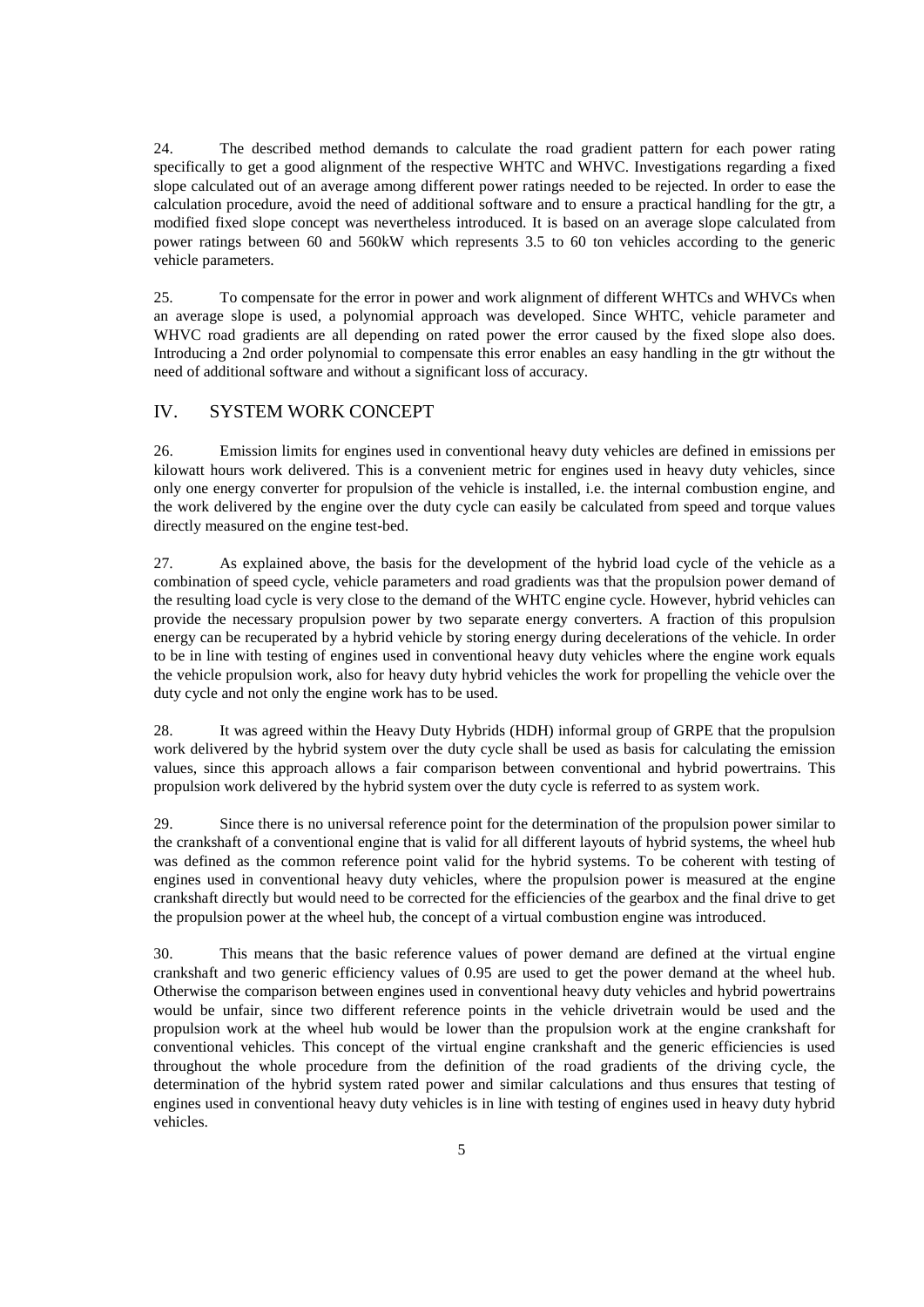31. For the HILS method (Annex 9), the propulsion power at the wheel hub is a standard output of the simulation model that has to be converted to the virtual engine crankshaft point by dividing it by the two generic efficiencies. Furthermore this value is corrected for deviations between the reference engine work over the duty cycle from simulation output and the actual engine work measured on the engine test-bed.

32. For the powertrain method (Annex 10), the propulsion power at the wheel hub is the same standard output of the simulation model that has to be converted to the virtual engine crankshaft point by dividing it by the two generic efficiencies. The propulsion power values do not need any further correction like for the HILS method, since in this case the engine is directly driven over the duty cycle with the whole hybrid system installed on the test bed and there is no additional step in between where a simulation output is used as a reference input cycle for the engine test bed.

33. The basis of the development of the concept from the test cycle at the beginning to the system work used for calculating the emissions in the final step was that the propulsion power demand of the test cycle is very close to the demand of the WHTC engine cycle. Therefore existing emission limit values should also be considered as valid and should allow a comparison of emissions between engines and hybrid powertrains of a similar power rating used to propel the same vehicle.

34. The developed concept ensures comparability of different types of hybrid systems and also delivers reasonable results for different types of hybrid systems. Nevertheless, the underlying reference vehicle speed cycle WHVC, which represents an average worldwide mission profile of heavy duty vehicles, may lead to disadvantages concerning emissions for some hybrid vehicles with primarily urban mission profiles.

35. Potential solutions for this problem would lead to a higher complexity of the emission type approval process, since they would require a mission specific testing of the hybrid powertrain or weighting of certain parts of the test cycle, and limit the application of the hybrid powertrain to one specific type of vehicle instead of allowing vehicle independent application. Additionally a set of vehicle classes with specific limitations, e.g. only inner city driving, maximum vehicle speed, maximum vehicle mass, would need to be defined for application in gtr No. 4.

36. Furthermore, if mission specific testing or weighting of certain parts of the test cycle would be introduced for hybrid powertrains, the power demand of the driving cycle and the whole procedure for hybrid powertrains would not be comparable to the one for engines used in conventional heavy duty vehicles any more. Consequently, mission specific testing or weighting of certain parts of the test cycle was not considered a viable solution by the Heavy Duty Hybrids (HDH) informal group.

### V. RATED POWER DETERMINATION

37. The test procedures for engines installed in conventional vehicles (WHTC engine schedule) and for hybrid systems (WHVC vehicle schedule) have been aligned in terms of power and work demand. To be able to do so, vehicle parameter and road gradients as a function of rated power described in paragraph II and III have been established. This ensures that hybrid systems and conventional engines with the same power rating are loaded with the same load during the respective test procedure.

38. While the rated power of a combustion engine is a well-known and determinable parameter, the hybrid systems power can differ with test time depending on parameters like RESS size, peak power capability, SOC level, thermal restrictions of components and so on. Just summarizing component power ratings to derive the hybrid system power rating is not considered reasonable for multiple reasons, and therefore the rated power test procedure must determine a representative power rating for the respective hybrid system. It must reflect its performance during in-use vehicle operation. In addition, the procedure needs to be applicable for both hybrid system test methods as regulated in Annex 9 and Annex 10 and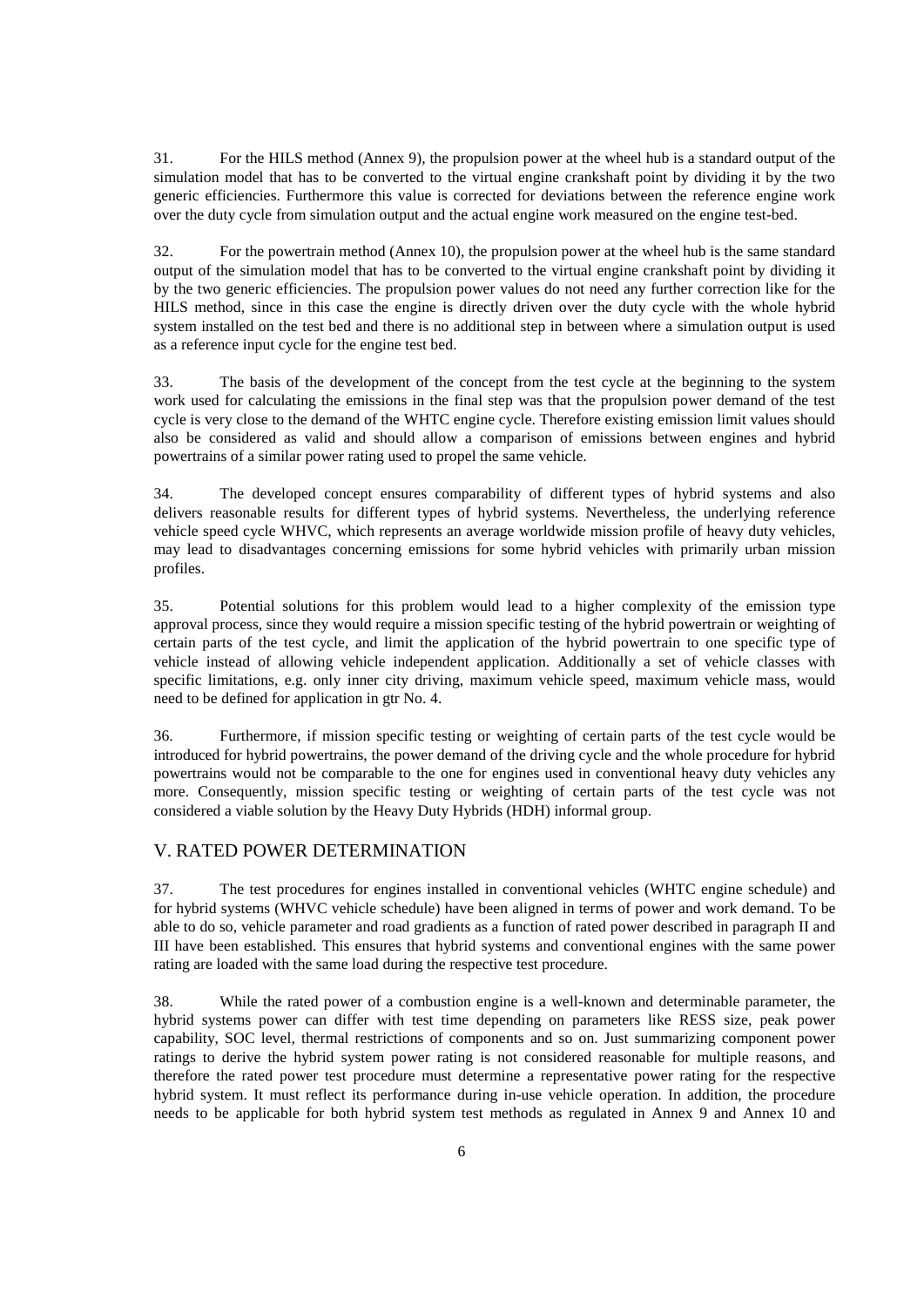performing the test with a conventional vehicle should give the power rating of the combustion engine installed.

39. An array of standard drive maneuvers was chosen to determine the capabilities of a hybrid system. It consists of full load accelerations starting from different speeds and applying different loads. This is representative for in-vehicle operation scenarios and for scenarios driven in the WHTC/WHVC. In line with the system work concept and the way the WHVC vehicle schedule was developed, the common reference point to determine the rated power for all vehicle concepts is the wheel hub. Considering a conventional vehicle, the power recorded at the wheel hub would, due to efficiency losses in the drivetrain, be lower than the combustion engine power and therefore standard efficiencies in line with paragraph III and IV have to be used to correct this circumstance.

40. The recorded power at the wheel hub is thus divided by 0.95² to calculate the characteristic hybrid rated power for any hybrid configuration. Even though 0.95 may not be representative for each vehicle, this does not matter, since all alignments regarding test schedule and system work are based on the reference point at the wheel. The generic efficiencies have only been introduced to be able to transfer the WHTC power demands to the wheel for a conventional vehicle as a reference basis.

41. In order to determine the maximum performance of the hybrid system, it was agreed to be in warm initial condition and sufficient energy needs to be available (SOC level > 90% of used range) before the start of each test scenario. However, performing a test where the maximum performance is considered as the characteristic rated power can result in a power rating where the WHVC vehicle schedule so derived can demand more power than the vehicle can deliver at a certain time in the cycle. This can be due to limitations of the hybrid system which take place depending on e.g. thermal restrictions or insufficient SOC level during the cycle and cannot be covered by the rated power test procedure which lasts shorter than the WHVC vehicle schedule. As a result, the vehicle is probably no longer be able to follow the desired vehicle speed in certain sections when the road gradient pattern is calculated using the hybrid power rating as described.

42. Consequently, only an iteration process where the vehicle schedule and the vehicle parameters are calculated with different power ratings would serve to identify the power rating where the vehicle is able to follow the test schedule, its full load capacities are tested and the frequency distribution of power in relation to its full load capacities is similar to the WHTC test schedule. However, depending on the design of a hybrid system limitations may occur even when a different test scenario is used and the fulfilment of all three demands may be not possible. It was agreed by the HDH informal group that the rated power test scenario is considered as reasonable for this amendment.

43. Due to limited availability of hybrid energy and design properties of the hybrid systems the determination of a representative power rating is more complex than for conventional engines. Nevertheless a test method was developed where the hybrid system can be rated in a way that the test cycle demands its full load capacities in any case. The agreed method allows the alignment of conventional engine and hybrid system testing in terms of test cycle, system work for emission calculation and power determination and is valid and applicable for the powertrain and the HILS method without any changes to be made on a validated model.

## VI. HILS METHOD (ANNEX 9)

44. The HILS method developed for this gtr is based on the Japanese regulation Kokujikan No.281. In order to properly reflect the in-use engine operation for engines installed in hybrid vehicles for the certification or type approval the main goal of the HILS procedure is to transfer a vehicle speed cycle into an engine test cycle which is representative for the application in a specific hybrid system. Instead of a high number of actual vehicle test runs for different vehicle configurations, HILS enables the possibility to simulate a hybrid vehicle driving a transient vehicle speed cycle. During this simulation, engine operation is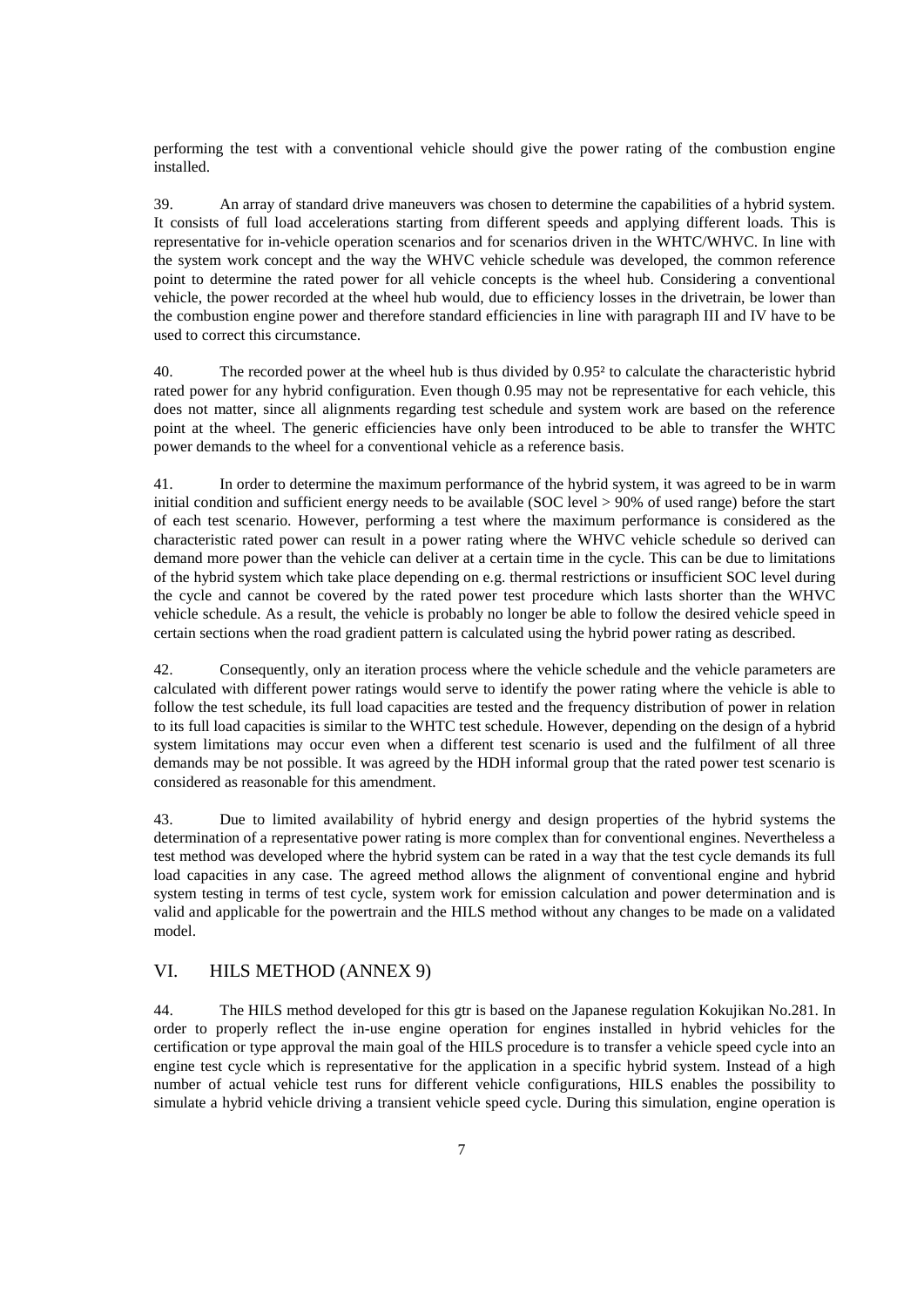recorded, thus creating a hybrid system specific engine cycle. This engine cycle can then be used to test the engine's emissions on a conventional engine dynamometer.

45. The operation of the engine in a hybrid vehicle is highly dependent on the manufacturer's proprietary hybrid control strategies. Those strategies are part of the hybrid electronic control unit(s) (hybrid ECUs). To be able to include these control strategies in the simulation loop, the hybrid ECU(s) are kept as hardware and are connected to the simulation, which is run in real-time. This process is called 'hardware in the loop simulation'. By means of the simulation model (consisting of sub-models for the driving resistances, the different powertrain components and the driver) corresponding to the real hybrid system and the real hybrid system control units as hardware, the vehicle speed cycle is transformed into a specific load cycle for the combustion engine. Operating the HILS system clearly reduces the practical test effort when variations on the hybrid system are made compared to actual testing of each system configuration. Annex 9 to this gtr includes figures and flowcharts illustrating the HILS test procedure in detail.

#### (A) HILS MODEL LIBRARY

46. In order to provide a simulation environment which allows a well-defined selection and combination of components, the structure and data flow from the models used in Kokujikan No.281 was adapted. The structure now follows a bus system with defined interactions of each module of the developed HILS model library. The design simplifies adaptations of the HILS simulator to different hybrid systems in future type approval applications.

47. For the complete vehicle simulation, it is preferable when the component models can be connected together in a straightforward manner to form a complete vehicle model. The modelling philosophy that is suitable for HILS/SILS applications is called forwarding, which means that the powertrain is described by models described by differential equations. In order to achieve this, the model interfaces between the powertrain components need to be determined.

48. Two types of interfaces are needed where a port-based modelling paradigm was used:

- The physical interface is related to how different components are connected together physically and represents energy flows
- The signal interface is related to control/sensor signals needed to control the components for an ECU

49. For automotive powertrains, four (five) different physical interfaces are necessary. Those interfaces are: electrical, mechanical (rotational and translational), chemical and fluid. The following naming convention for the interface signals is used:

- Physical interface: phys\_description\_Unit Where phys is fixed to indicate that it is a physical signal, description is a description of the signal, e.g. torque, voltage and Unit is the unit of the signal in SI-units, e.g. Nm, V, A etc. An example: phys\_torque\_Nm, which is the physical torque in a component model.
- Signal interface: Component\_description\_Unit Where Component is the component short name, e.g. Clu, Engine, ElecMac etc., description is a description of the signal, e.g. actual torque tqAct, voltage u and Unit is the

unit of the signal in SI-units, e.g. Nm, V, A, rad/s etc. As an example, ElecMac\_nAct\_radps means the actual rotational speed of an electric machine with the speed expressed in rad/s.

50. The model structure itself is divided into two parts, the physical model and the local controller. Every model includes a local controller, which converts the control signals from the control system (if existing) into local control signals, the block also sends sensor signal values to the control system, i.e. it handles the communication between the control system (ECU) and the physical model. The physical model block includes the implementation of the model equations. As forwarding is used, feedback signals that go into a block come from the block in front of the current component block. This means that from an energy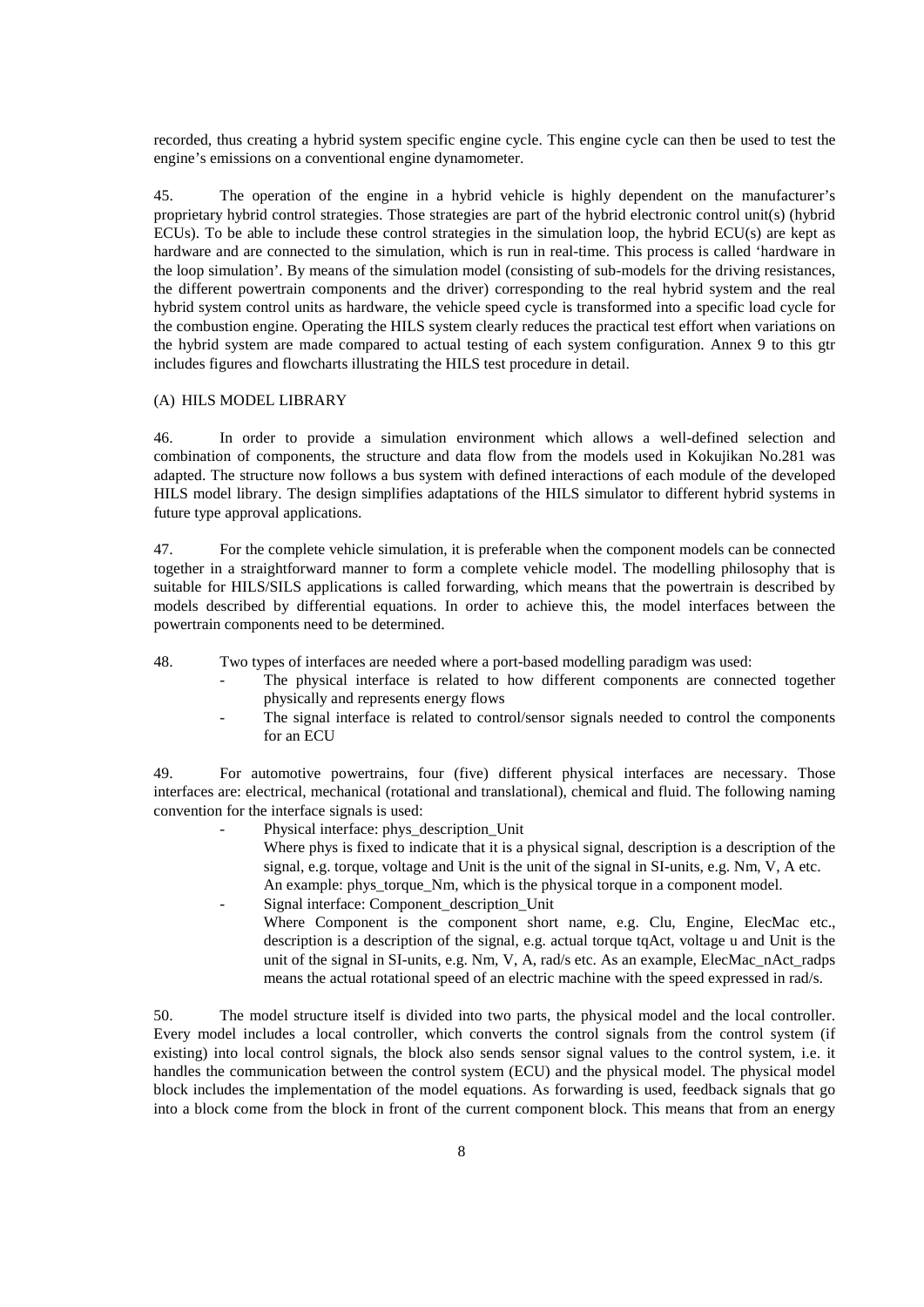perspective the energy that goes into a component block is given as the product of the input signal and the feedback output signal. Similarly, the energy that goes out from a component block is given as the product of the output signal and the feedback input signal.

51. Providing the library in MATLAB® Simulink®, which is a well-established software tool in the automotive area ensures the best usability for all participating parties. Nevertheless, the model descriptions as part of Annex 9 also allow using any software other than MATLAB® to set up a HILS simulator.

#### (B) COMPONENT TEST PROCEDURES

52. To be able to properly set up and parameterize a HILS model, component data and parameters need to be determined from actual component tests. The described procedures in Annex 9 were developed based on state of the art procedures and comply with generally accepted industry guidelines to provide data for the energy converters and storage devices present in the development process of this amendment to gtr No.4. Due to the great variety and the partial degree of novelty of components used in hybrid vehicles it is not considered as reasonable to prescribe additional test procedures at this time. The rationality of data used for model parameterization where no specific test procedure is prescribed needs to be assessed by the respective type approval or certification authority.

#### (C) PREDICTED TEMPERATURE METHOD

53. As cold start is part of the certification and type approval procedure for engines installed in conventional vehicles it was agreed that this scenario should also be applied on hybrid powertrains. Since cold start temperature is set to 25°C for these test procedures and in order to avoid an unjustifiable effort where component data would need to be derived dependent on temperature, it is assumed that 25°C cold start temperature will not influence the performance of the hybrid powertrain components. Nevertheless, the temperature could influence the operation strategy of the hybrid powertrain which would lead to a different combustion engine operation. To be able to reflect this behavior without implementing the mandatory use of accurate thermodynamic temperature models in the HILS library, where parameterization is considered as excessive effort, the hybrid control units shall be supplied with temperature data following the predicted temperature method.

54. For the cold start HILS run, temperature signals of elements affecting the hybrid control strategy need to be provided to the connected ECU(s). Regardless of their profile and origin they are used for the HILS simulation to generate the HEC test cycle. To proof the correctness of the predicted temperature profiles the respective actual measured temperatures during emission measurements on the engine test bed (e.g. coolant temperature, specific temperature of after treatment system etc.) are recorded and compared to the predicted ones. Using linear regression analysis it shall be demonstrated that the predicted profiles have been correct and reflect actual temperature behavior.

55. A validation of this method was performed by NTSEL with available data of a Japanese vehicle, which was not part of the validation test program as described in paragraph VIII.

## VII. POWERTRAIN METHOD (ANNEX 10)

56. The powertrain test method proposed in Annex 10 delivers results relevant for certification or type approval comparable to the results obtained by the HILS procedure specified in Annex 9. Instead of using simulation models to derive the combustion engine's operation pattern, the powertrain method requires all components of the hybrid powertrain to be present in hardware and emission measurement is directly executed. Effectively, it reflects a chassis dyno test where chassis and most likely the final drive (and possibly the gearbox) are simulated by the test-bed controller. The components simulated are subject to the same provisions as specified for the HILS method in Annex 9.